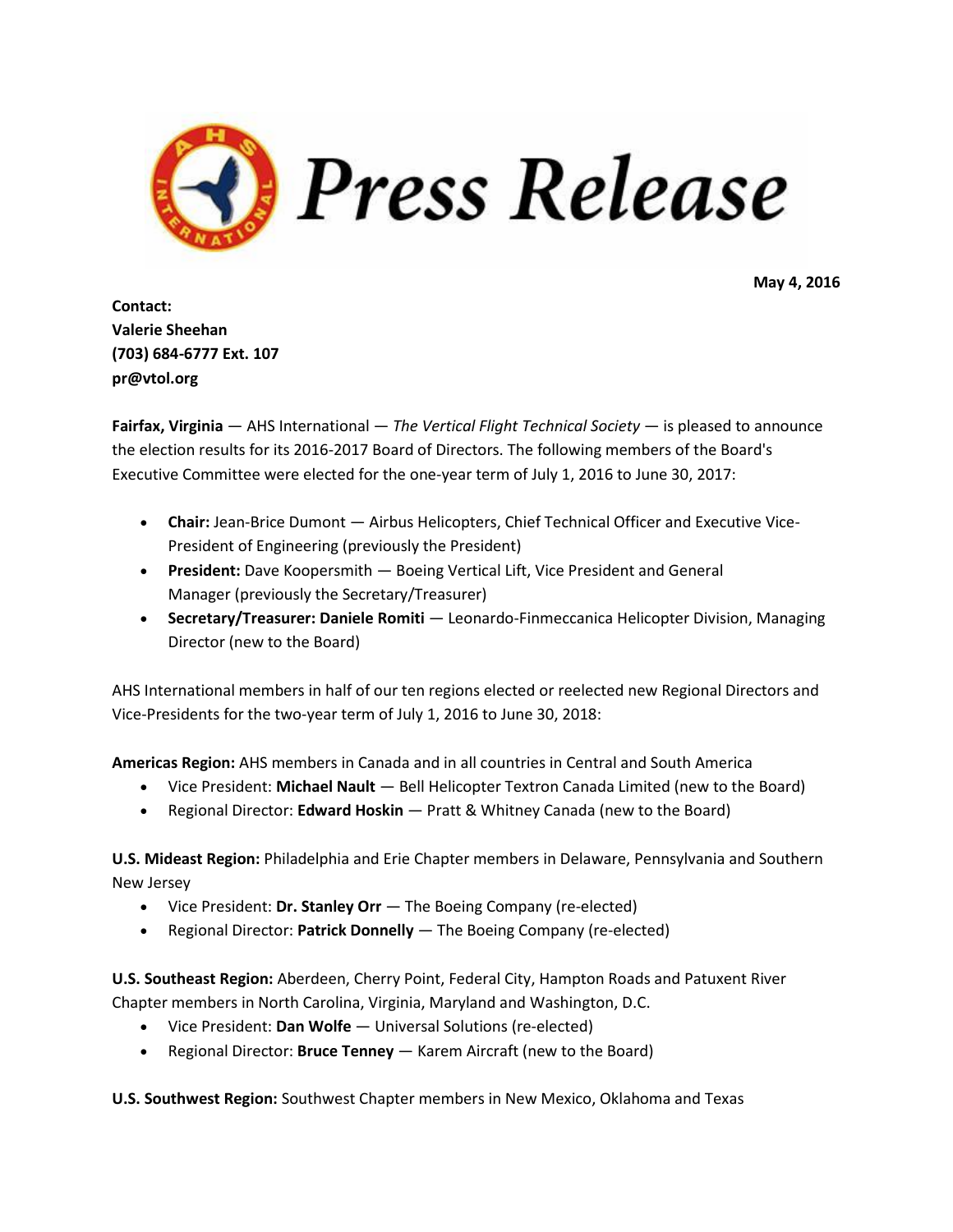- Vice President: **Tom Wood** Bell Helicopter Textron, Inc. (re-elected)
- Regional Director: **Mike Shaw** Bell Helicopter Textron, Inc. (re-elected)

**U.S. Western Region:** Arizona, Los Angeles and San Francisco Chapter members in APO/FPO, Alaska, Arizona, California, Colorado, Hawaii, Idaho, Montana, Nevada, Oregon, Utah, Washington and Wyoming

- Vice President: **Dr. Colin Theodore** NASA Ames (previously the Regional Director)
- Regional Director: **Dr. Ram D. JanakiRam** The Boeing Company (previously the Regional VP)

In addition, the incoming (appointed) AHS International Technical Director will be **Dr. Judah Milgram** — Office of Naval Research, US Navy.

Other members of the Board of Directors who will continue to serve until June 30, 2017, are as follows:

- **VP Membership:** Jon Tatro, Carter Aviation
- **VP Washington, DC:** David Wildes, Textron
- **Director at Large (Appt.)**: Robert LaBelle, AgustaWestland North America
- **Director at Large (Appt.)**: Thomas Laux, Northrop Grumman Corporation
- **Regional Director - Asia-Australia:** Arvind Sinha, Dept of Defence, Australia
- **Regional Director - Europe-Africa**: Klausdieter Pahlke, German Aerospace Center (DLR)
- **Regional Director - U.S. Midwest**: David Peters, Washington University St. Louis
- **Regional Director - U.S. Northeast**: Mark Miller, Sikorsky, A Lockheed Martin Co.
- **Regional Director - U.S. Southern**: Robert King, U.S. Army AMRDEC
- **Regional VP - Asia-Australia**: Duck-Joo Lee, Korea Advanced Institute of Science & Technology
- **Regional VP - Europe-Africa**: Jean-Brice Dumont, Airbus Helicopters
- **Regional VP - U.S. Midwest**: Dale Pitt, The Boeing Company
- **Regional VP - U.S. Northeast**: William Welsh, Sikorsky Aircraft Corporation
- **Regional VP - U.S. Southern**: Keith Darrow, U.S. Army AMRDEC
- **Regional VP - U.S. Western**: Ram JanakiRam, The Boeing Company
- **Environmental Advisor**: John Leverton, Leverton Associates International
- **Civil Operations Advisor**: Gene Munson, The Boeing Company (Ret.)

AHS International thanks all those members who are willing to serve the Society.

Founded in 1943 as the American Helicopter Society, AHS International today is the world's premier vertical flight technical society. The Society is the global resource for information on vertical flight technology. It provides global leadership for scientific, technical, educational and legislative initiatives that advance the state-of-the-art of vertical flight.

> AHS International — The Vertical Flight Technical Society 2701 Prosperity Avenue, Suite 210, Fairfax, Virginia 22031, USA